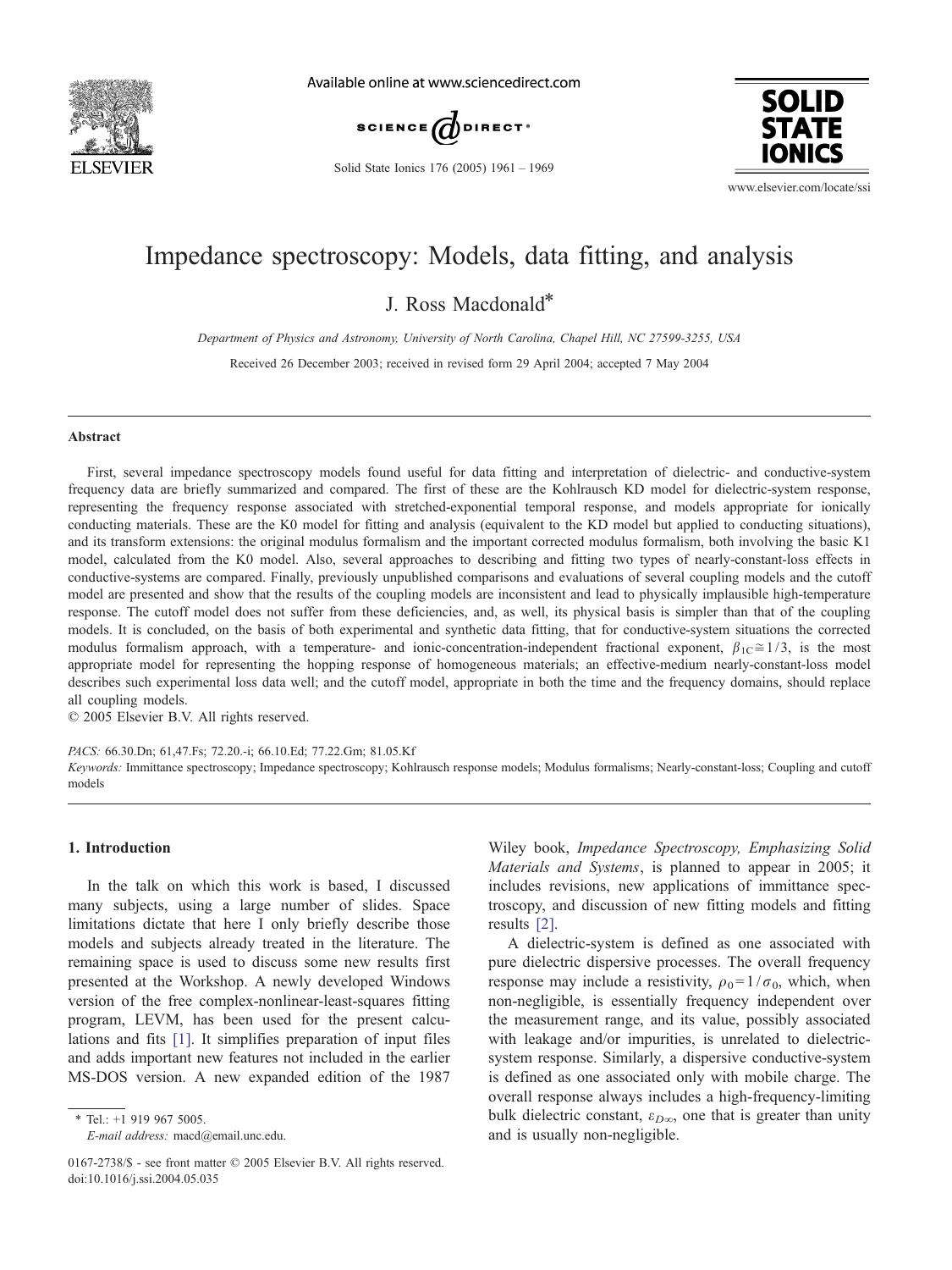In the next sections, some dielectric- and conductiveresponse models are defined and compared; nearly-constantloss approaches are discussed; and coupling and cutoff model predictions are compared. A list of acronym definitions appears at the end of this work.

#### 2. Some Kohlrausch fitting and analysis models

Many models have been proposed and used for fitting and analyzing dielectric-system or conductive-system frequency response data. Much conductive-system fitting has been restricted to that of  $\sigma(\omega)$  data, an approach which has the virtue that the presence of  $\varepsilon_{D\infty}$  has no effect on this part of the data. This quantity does, however, affect data in complex modulus  $M(\omega)$  and  $M''(\omega)$  form and has led to much misunderstanding by many authors who have restricted their fits to data in  $M''(\omega)$  form and taken no separate account of  $\varepsilon_{D\infty}$  Some models of particular interest have been defined, compared, and used for a variety of materials and conditions in Refs.  $[3-6]$ .

Here I shall briefly discuss three Kohlrausch models derived from a correlation function,  $\phi_k(t)$ , when this is of stretched-exponential character [\[6\].](#page-8-0) These models have been found to fit bulk frequency response dispersive data very well and are used in other approaches as well, such as that of the coupling model discussed later. Let the subscript  $k$  take on values of  $D$ ,  $0$ , or 1, where the  $D$  value denotes dielectric-system behavior and the other two values are used to indicate types of conductive-system response. Next, define the normalized frequency response quantity

$$
I_k(\omega) \equiv \frac{U_k(\omega) - U_k(\infty)}{U_k(0) - U_k(\infty)} = I'_k - iI''_k, \qquad (1)
$$

so  $I_k(0)=1$  and  $I_k(\infty)=0$ . For pure dielectric dispersion [\[7\]](#page-8-0) take  $k=D$  and  $U_D(\omega)\equiv \varepsilon(\omega)$ , where  $\varepsilon(\omega)$  is the complex dielectric constant. For pure conductive-system dispersion set  $k=0$  or 1 and  $U_k(\omega) \equiv \rho(\omega)$ , where  $\rho(\omega)$  is the complex resistivity, equal to the inverse of the complex conductivity  $\sigma(\omega) = \sigma(\omega) + i\sigma''(\omega)$ .

Note that for conductive-systems, it has generally been assumed, implicitly or explicitly, that  $\rho_{\infty} \equiv \rho(\infty)$  is zero, although the effects when it is small but non-zero have been discussed elsewhere [\[8\].](#page-8-0) For simplicity, it will also be taken zero herein. It then follows from Eq. (1) that for  $k=0$  or 1,  $M_{Ck}(\omega) = i\omega\varepsilon_V\rho_0I_k(\omega)$ , where  $\varepsilon_V$  is the permittivity of vacuum; the subscript C denotes conductive-system response; and we shall not distinguish here between  $\rho_{\text{C00}}$ and  $\rho_{C10}$ , the  $\rho_0$  symbols for the  $k=0$  and  $k=1$  models since their fitting estimates are very nearly equal for good fits.

For  $k=D$  or 0, the normalized frequency response may be calculated from the correlation function  $\phi_k(t)$  by the Fourier transform [\[6\]](#page-8-0)

$$
I_k(\omega) = \int_0^\infty \exp(-i\omega t) \left( -\frac{\mathrm{d}\phi_k(t)}{\mathrm{d}t} \right) \mathrm{d}t, \tag{2}
$$

where  $\phi_k(t)$  is related to the dielectric transient response current when  $k=D$  and the response is then of dielectric character. In addition,  $I_k(\omega)$  may be related to distributions of relaxation times (DRT) for all three values of  $k$  [\[8,9\].](#page-8-0) Although the distribution is formally the same for the  $k = D$ or 0 choices, the resulting models apply at the dielectric level and at the complex resistivity level, respectively, so their actual responses are different. Further, the distribution leading to conductive-system  $I_1$ -model response is closely related to that for the  $I_0$  model [\[8,9\].](#page-8-0)

For the important  $k=1$  choice, the situation is somewhat more complicated than for the  $k=0$  model. Because it is straightforward to calculate  $I_0$  frequency response from temporal response, such as stretched-exponential behavior using Eq. (2), it is simplest to obtain an expression for  $I_1(\omega)$ from that of  $I_0(\omega)$  using the connection between them [\[8,9\],](#page-8-0) as first demonstrated by Moynihan et al. in 1973 [\[10\].](#page-8-0) The K1 model result, expressed at the complex modulus level, may be written in general form as

$$
M_{\text{C1}}(\omega) = M'_{\text{C1}}(\omega) + iM''_{\text{C1}}(\omega) = i\omega\varepsilon_{\text{V}}\rho_0 I_1(\omega)
$$
  
=  $[1 - I_{01}(\omega)]/\varepsilon_z,$  (3)

where  $\varepsilon_Z \equiv 1/M_{\text{C1}}(\infty)$  and is discussed below, and the 01 subscript indicates that  $I_{01}(\omega)$  is just  $I_0(\omega)$  in form but it involves the  $I_1(\omega)$  shape parameter rather than that of  $I_0(\omega)$ . Derivations of Eq. (3) [8–10] involve different specific choices for the crucial quantity  $\varepsilon_z$  and thus lead to quite different response models, as summarized in the following work.

Thus far, all equations are general; they become specific for Kohlrausch frequency response models when  $\phi_k(t)$  is given by a stretched-exponential in Eq. (2) for  $k=D$  or 0  $[8-10]$ . Then the three frequency response models are KD, K0, and K1, and their shape parameters are designated as  $\beta_D$ ,  $\beta_0$ , and  $\beta_1$ , with  $0 < \beta_k \leq 1$ . Although closed form expressions for the three models only exist for a few fractional  $\beta_k$  values such as 1/3 and 1/2, calculation of their responses for fitting and simulation are available in the LEVM program for  $0 < \beta_k \leq 1$  and are particularly accurate for the range  $0.3 \leq \beta_k \leq 0.7$  [\[1\].](#page-8-0)

There are two forms of the full K1 model, ones designated as the original modulus formalism (OMF)  $[10]$  and as the corrected modulus formalism (CMF)  $[4-$ 6,9,11]. Their  $\beta_1$  fit estimates are different and so are identified as  $\beta_{1O}$  and  $\beta_{1C}$ , respectively. The main difference between the OMF and the CMF is that the  $\varepsilon_Z$ dielectric constant of Eq. (3) was inappropriately defined as  $\varepsilon_{D\infty} = \varepsilon_{\infty}$  in the OMF approach and as  $\varepsilon_{C1\infty}$  for the CMF. The  $\varepsilon_{C1\infty}$  pure conductive-system K1 model quantity, defined later in Section 4.3.1 and Eq. (9), arises entirely from charge-carrier motion and thus does not include  $\varepsilon_{D\infty}$ . In CMF fits it is therefore necessary to include a free dielectric parameter,  $\varepsilon_x$ , that estimates  $\varepsilon_{D\infty}$ , and the full limiting high-frequency-dielectric constant is given by  $\varepsilon_{\infty} = \varepsilon_{C1\infty} + \varepsilon_{D\infty}$ . The resulting composite model is desig-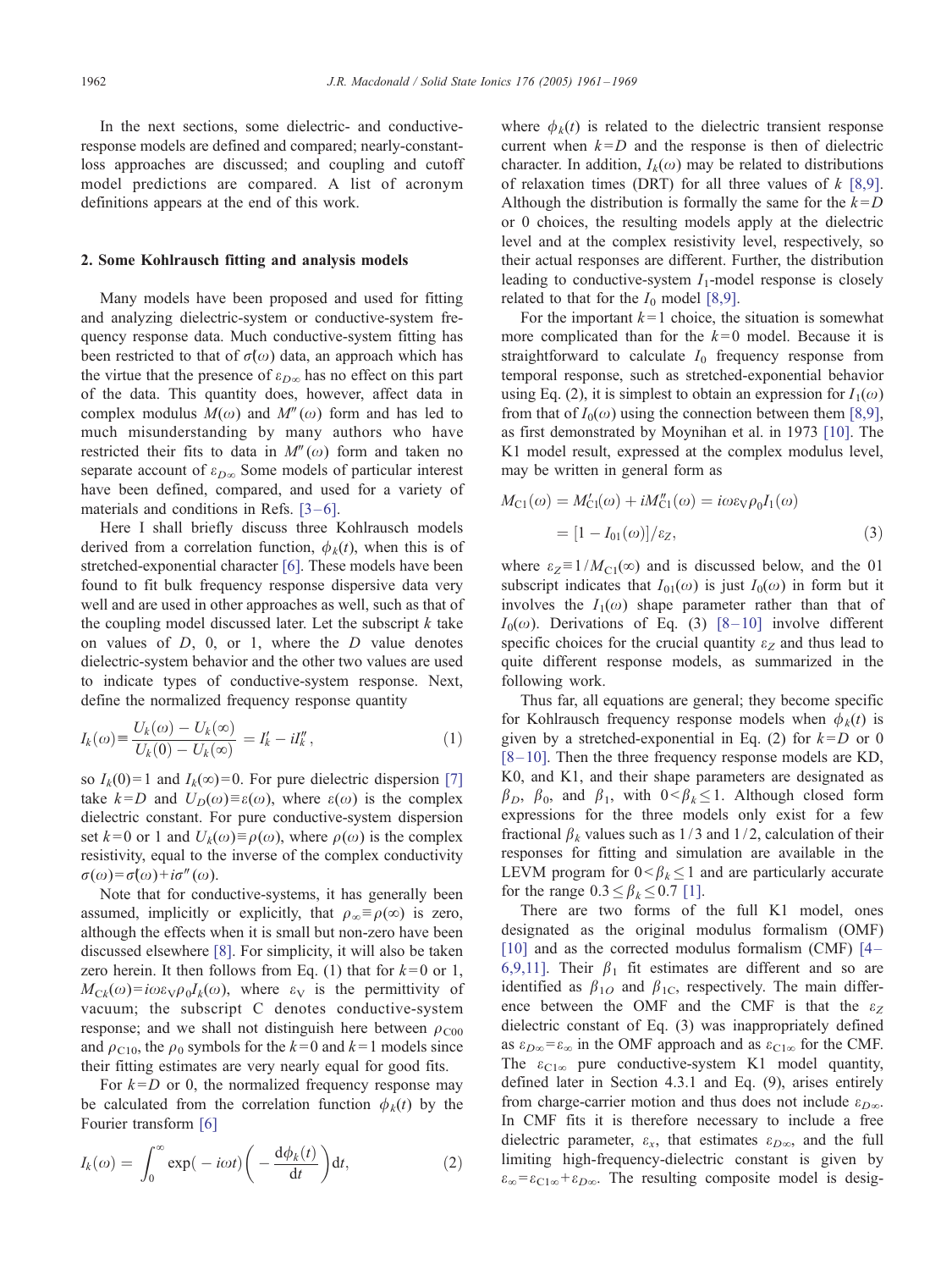nated the CK1. For the OMF, the  $\varepsilon_Z = \varepsilon_{\infty}$  quantity implicitly and erroneously includes  $\varepsilon_{C1\infty}$  as well as  $\varepsilon_{D\infty}$ , thereby improperly mixing together dielectric-system and conductive-system responses.

A crucial difference between the K1 and K0 models is that although  $\varepsilon_{C1\infty} \neq 0$  for the K1, the equivalent K0 quantity,  $\varepsilon_{\text{C0}\infty}$ , is identically zero. Therefore, data fitting using the K0 model also requires the addition of a free  $\varepsilon_x$ parameter, but one that then estimates  $\varepsilon_{\infty}$  rather than just  $\varepsilon_{D\infty}$ . Since K0 and CMF K1 model expressions follow from stretched-exponential temporal response in different ways, as discussed above, their frequency responses are correspondingly different and one usually finds that CMF fitting of experimental data yields somewhat better fits than does the K0 model  $[4-6,11]$ . It is, as usual, appropriate to fit with both models, since they represent different physical situations, and let the quality of the fits determine the better choice. See the following and Section 5 for more discussion of their physical differences.

Detailed expressions for the OMF  $\varepsilon_{\infty}$  and CMF  $\varepsilon_{C1\infty}$ quantities in terms of the parameters of the K1 model are presented and discussed in Refs.  $[4-6,8,11]$ . In addition, these references further discuss the problems of the OMF arising from its erroneous identification of  $\varepsilon_Z$ . In summary, OMF fits, nearly always using just  $M''(\omega)$  data, lead to estimates of  $\beta_{1O}$  of the order of 0.5 for mid-temperature and concentration situations, and  $\beta_{1O}$  increases towards unity as the temperature increases and/or the ionic-concentration decreases [\[5\].](#page-8-0) Such behavior led to the interpretation that  $(1-\beta_{1O})$  is directly related to a variable correlation between mobile charges [\[12,13\].](#page-8-0)

A crucial defect of the OMF approach shows up experimentally when one compares fits of the same data expressed in  $M''(\omega)$  form and in  $\sigma(\omega)$  form [\[4,6,11,14\].](#page-8-0) The latter type of fits, which do not depend on the presence or absence of  $\varepsilon_{D\infty}$  and so are equivalent to CMF ones, lead to the usual CMF-fit parameter estimates, virtually the same for fits at all immittance levels. These results yield estimates of  $\beta_{1C} \approx 1/3$ , and all are very nearly independent of both temperature and concentration.

This virtual constancy of  $\beta_{1C}$  at a value very close to 1/3 for a variety of materials and situations suggests that the CMF K1 approach with this fixed value should be considered to be a universal model [\[11\].](#page-8-0) It is noteworthy that the CMF expression of Eq. (3) follows from both macroscopic [\[9,10\]](#page-8-0) and microscopic [\[15\]](#page-8-0) analyses. The Scher-Lax model [\[15\],](#page-8-0) a microscopic stochastic continuous-time-random-walk analysis, does not explicitly involve Coulomb interactions even when  $\phi_0(t)$  is of stretchedexponential form. Thus the constancy of  $\beta_{1C}$  provides no support for the variable–correlation hypothesis of the OMF, and it should either be no longer used or be justified independently.

Practically the only published response to criticisms of the use of the OMF is that where Ngai et al. state [\[13\]](#page-8-0) ''...there are currently many misguided attacks on the use of the electric modulus representation of the data. Among them is the criticism that the high-frequency dielectric constant  $\varepsilon_{\infty}$ appears explicitly in determining the dc conductivity via  $\sigma_{\rm dc} = \varepsilon_{\rm co} / \langle \tau \rangle$ , where  $\langle \tau \rangle$  is the average relaxation time given by the integral of  $M(t)/M_{\infty}$  over time." They then justify this  $\sigma_{dc} \equiv \sigma_0$  OMF relation and the expression for  $\langle \tau \rangle$ by comparison to an ''exact analogue of these relations'' for the shear-viscosity mechanical modulus situation. It is noteworthy that this response is concerned only with the K1 model used in the OMF and does not discuss whether or not it should be replaced by the CMF CK1 one. Thus, the response ignores the above theoretical and experimental justifications for such replacement, ones that have not been rebutted in print.

The rheological equations cited by Ngai et al. [\[13\]](#page-8-0) involve a high-frequency shear modulus  $G_{\infty}$ , a model quantity in their usage. It is important to distinguish here between symbols for model parameters and those for experimental estimates of them. In the rheological case, the dispersive response model is usually only related to physical processes involving mobile defects present in the material. Not commonly considered are other effects, such as distortion of the shape of cells of the basic material itself. The effects of such distortion may be negligible in the measured frequency range compared to those of the defects, but in principle they can lead to an experimental value of  $G_{\infty}$  different from that associated with the mobile-defect model alone. Thus, just as in the electrical response case, where the experimental  $\varepsilon_{\infty}$ includes both  $\varepsilon_{\text{Cl}\infty}$ , associated with mobile charges, and  $\varepsilon_{D\infty}$ , in the rheological situation the experimental  $G_{\infty}$ may include a term arising from mobile defects as well as one or more other bulk-related terms. Therefore, the Ref. 13 justification for the use in the OMF of an  $\varepsilon_{\infty}$ associated with mobile charges is unsupported by the rheological analogy since it is the *model* quantities  $G_{\infty}$ and  $\varepsilon_{\text{Cl}\infty}$  associated with mobile entities that are actually analogous.

#### 3. Nearly-constant-loss models

There are two main types of nearly-constant-loss [NCL] behavior. At low-temperatures where direct hopping effects, described by a model such as the CK1, become negligible, it is often found that  $\varepsilon''(\omega)$  varies very little over an appreciable frequency range [\[14,16,17\],](#page-8-0) thus approximating constant-loss behavior. Alternatively, it is sometimes found that  $\varepsilon(\omega)$  and  $\varepsilon''(\omega)$  (or  $\varepsilon''_S(\omega) \equiv \varepsilon''(\omega) - (\sigma_0/\omega \varepsilon_V)$ ) may both be approximated by a complex power-law model, such as the PCPE, a constant-phase element in parallel with a hopping model [\[14,17\].](#page-8-0) The PCPE may be written at the dielectric constant level as  $\varepsilon_{PC} = A_{PC}(i\omega)^{-\gamma_{PC}}$ , with  $0 \leq \gamma_{PC} \leq 1$ , and the condition  $\gamma_{PC} \leq 1$  leads to NCL. The composite model of a PCPE and a K1 model in parallel is designated the PK1, and it reduces to the CK1 when  $\gamma_{PC}=0$ .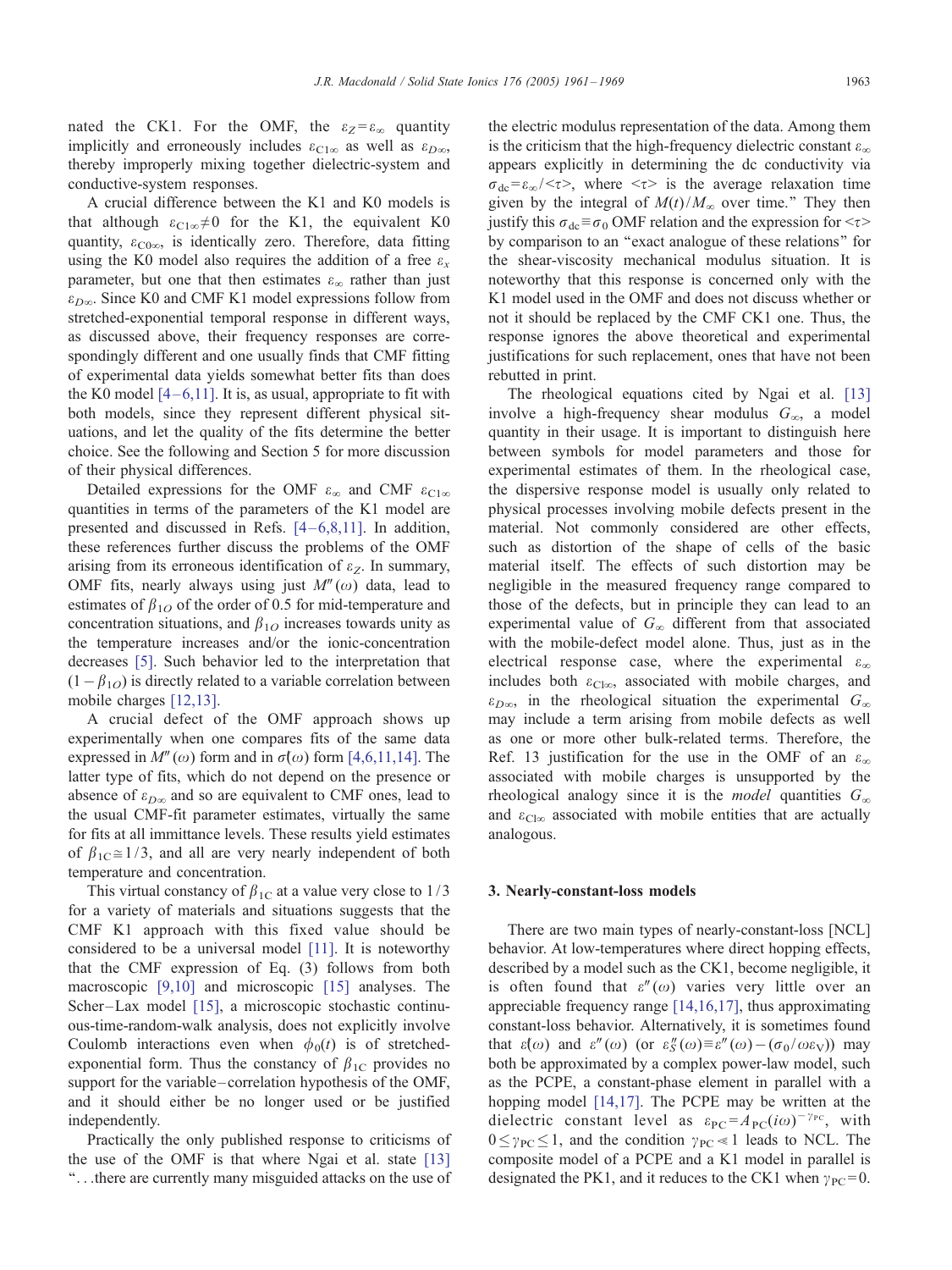Although León et al.  $[18]$  have stated that the total ac conductivity in ionic materials may not be expressed by a simple addition of contributions from hopping and NCL in the frequency domain, they deal only with  $\sigma(\omega)$  rather than with  $\sigma(\omega)$  complex response. In addition, it has been shown that such additive models as the PK1 can indeed lead to frequency response of just the kind considered by these authors [\[14,19\].](#page-8-0) Such results from analysis of full complex data rather than only from the  $\sigma(\omega)$  part call into question the qualitative physical model of Ref. 18, a serial ''either/ or'' one that requires that all ions are either hopping or vibrating in potential-well cages. In contrast, a parallel model allows some ions to hop and others to vibrate at the same time; thus both processes can be significant over a common short frequency region.

The PK1 model is only useful for the second type of NCL, and it is not physically plausible in the limit of low frequencies. Therefore, a Maxwell-Garnett effectivemedium approach was developed to try to avoid these limitations [\[17\].](#page-8-0) This model involves a background represented by the frequency-independent bulk dielectric constant,  $\varepsilon_{D\infty}$ , and a volume-fraction,  $\eta$ , of vibrating ions whose effects are modeled by a PCPE. The resulting model, designated the EM, can lead to both types of NCL and also involves finite low- and high-frequency limits. The full composite model, the EMK1, thus well accounts in a macroscopic fashion for those interactions between the ions and the surrounding bulk dipoles of the material that can lead to NCL, but a plausible microscopic theory of such interactions is still needed.

# 4. Comparison of the predictions of coupling and cutoff models

In this section, three different coupling models and a cutoff model are defined, described, and their responses compared. They all involve an experimentally well justified temperature-insensitive crossover time,  $t_c \sim 10^{-12}$  s, one at which temporal and corresponding frequency responses abruptly or smoothly change character. The cutoff model identifies  $t_c$  as the shortest response time, or the inverse of the largest transition rate possible for the mobile charge carriers and is implemented by a cutoff of the distribution of relaxation times of the dispersive response model at that shortest relaxation time. The need for such a cutoff is discussed in the 1973 Scher-Lax analysis ([\[15\],](#page-8-0) p. 4497) and has been widely applied since then (e.g., [\[1,9,20,21\]\)](#page-8-0).

In contrast, the original Ngai-coupling-model, the NCM0, interprets  $t_c$  in terms of less justified physical assumptions for conductive-systems. Application of this temporal model makes use of the inconsistent and inappropriate frequency domain results always obtained with OMF K1 model fitting; it therefore involves the same variablecorrelation interpretation of that model. Here, responses of two Ngai coupling models, the cutoff one, and a new

frequency response coupling model, are compared using experimental and synthetic data for both the original and the corrected modulus formalisms. The results of such comparisons indicate that for conductive-systems the cutoff model approach using the CMF should be employed in place of all versions and physical interpretations of coupling models, including the Ngai coupling one.

Since the Ngai coupling model was first proposed in 1979 [\[22\],](#page-8-0) more than two hundred papers, mostly by Dr. K. Ngai and his collaborators, have been published on this NCM0 model; see Ref. [\[20\].](#page-8-0) It has been shown that it seems to explain a variety of dispersive frequency- and temperature-dependent phenomena for a wide range of materials, including both pure dielectrics and conductive-systems. It is therefore important to evaluate independently some of its assumptions and results in order to assess if any of them may be inadequately supported or inappropriate and therefore should be superceded.

#### 4.1. The Ngai coupling equations and models

Both the two Ngai coupling models, the NCM0 [\[22\]](#page-8-0) and the NCM1 [\[12\],](#page-8-0) are intrinsically time-domain approaches. The temperature-independent crossover time,  $t_c$ , is an essential part of the theory, but it is so short that little direct data-fitting analysis of conductive-system time-domain data using the NCM has appeared. The two equations on which the NCM0 is based are that for Debye exponential response (involving parameters identified with a subscript ''e'') at times as short as or shorter than  $t_c$ ,

$$
\phi_e(t) = \exp(-t/\tau_e) \qquad t \leq t_c, \tag{4}
$$

and stretched-exponential response at longer times,

$$
\phi_k(t) = \exp\Big[-(t/\tau_o)^{\beta_k}\Big] \qquad 0 < \beta_k \le 1, \quad t \ge t_c. \tag{5}
$$

Although, as discussed above, the NCM0 makes use of OMF K1 model fitting in the frequency domain to obtain estimated values of  $\beta_1 = \beta_{10}$  (often written as  $\beta = 1 - n$  in NCM analyses) and  $\tau_o$ , the subscript k has been included here to allow the K0 model to be considered as well, a more plausible choice because it involves the stretched-exponential behavior of the NCM Eq. (5) in the time-domain and its direct transform in the frequency domain. In the Ngai work the quantity  $n$  is termed the coupling parameter and should not be confused with the symbol  $n$  conventionally used for a power-law fractional exponent or with a nearly-constantloss exponent.

Since  $M''(\omega)$  fitting with either the K0 or the K1 model alone does not lead to parameter estimates associated only with ionic-motion, their  $\beta_k$  estimates will be inappropriate. Only when a parallel  $\varepsilon_{\infty}$  or  $\varepsilon_{D\infty}$  fitting parameter is separately included in the full model should the resulting  $\beta_0$  and  $\beta_{1C}$  estimates be used in Eq. (5); see the earlier discussion of the OMF and the CMF approaches herein and Ref. [\[11\].](#page-8-0)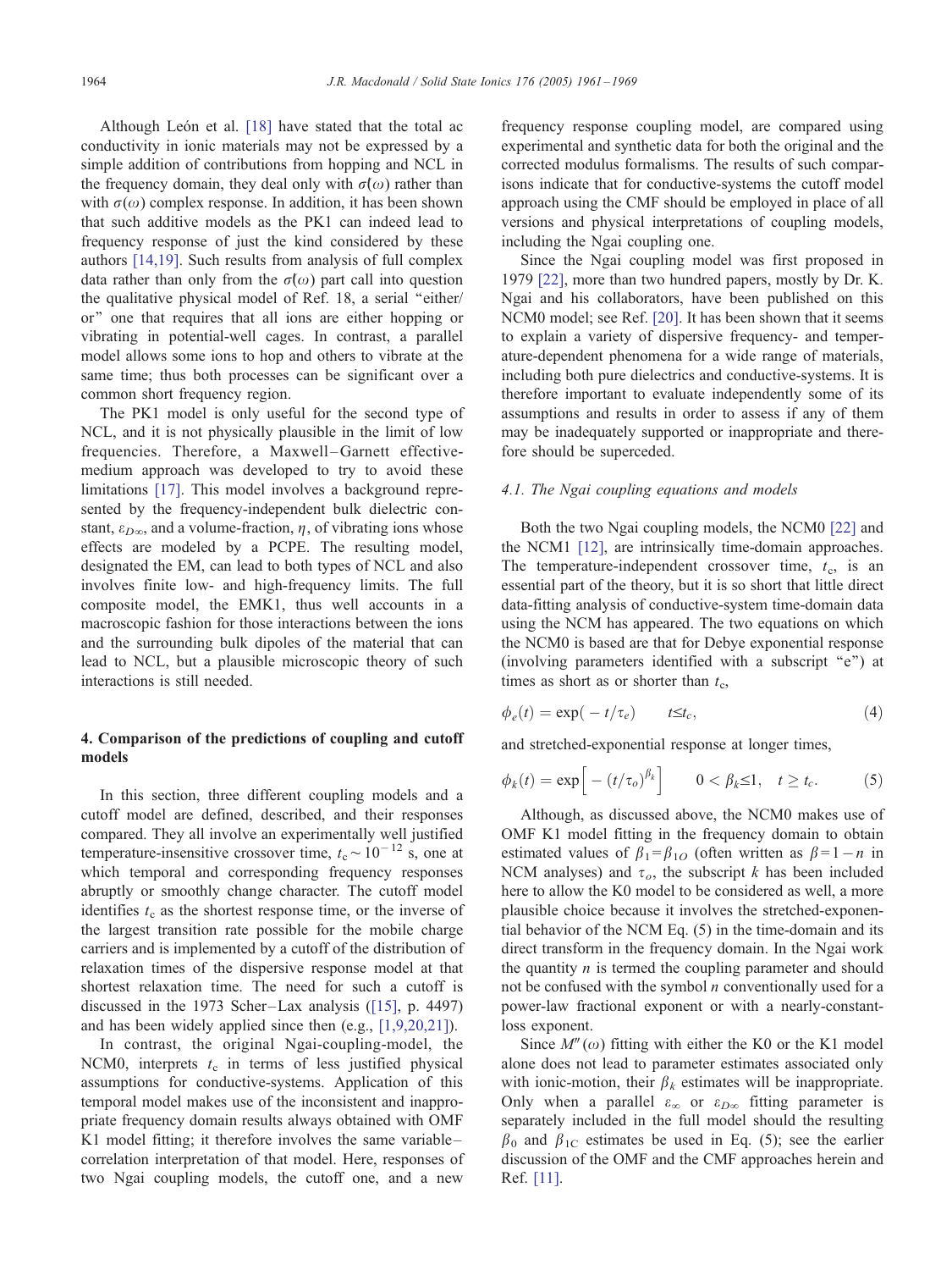Now when one sets  $\phi_e(t_c) = \phi_k(t_c)$ , it follows that

$$
\tau_e/t_c = (\tau_o/t_c)^{\beta_k} Q,\tag{6}
$$

with  $Q = 1$ . Further, when  $k = 1$  as well, the result is the modern form of the NCM0 coupling equation [12,20], one that allows OMF fitting estimates of  $\beta_{1O}$  and  $\tau_o$  to be used to estimate  $\tau_e$ . Then Eq. (6) with  $t_c=1$  ps and  $\beta_1=1/3$  leads to  $\tau_e = 10^{-8} \tau_o^{1/3}$  s with  $\tau_o$  expressed in seconds. Since values of Q different from unity are required for agreement with the predictions of other models at low-temperatures, Eq. (6) should not then be identified as a Ngai coupling model equation.

For conductive-systems it is usually found that the characteristic response times  $\tau_e$  and  $\tau_o$  are thermally activated with temperature-independent activation energies and so satisfy  $\tau_e = \tau_{ea} \exp(E_e / kT)$  and  $\tau_o = \tau_{oa} \exp(E_K / kT)$ , with  $\tau_{ea}$  and  $\tau_{oa}$  also temperature-independent. Then an important consequence of Eq. (6) is the relation

$$
E_e = \beta_k E_K,\tag{7}
$$

a result that actually holds only when  $\tau_{ea} = t_c^{1-\beta_k} \tau_{oa}^{\beta_k} Q$ , requiring that when  $Q=1$   $\beta_1$  must be temperature-independent, not usually the case for OMF estimates [5,6].

It was demonstrated in 1996 that the NCM0 could be used to explain high-temperature non-Arrhenius  $\sigma_0(T)$ behavior [23], and this work was later discussed and corrected using the COM approach [20]. Recently, Ngai has considered further non-Arrhenius data using a different time-domain NCM approach [12], the NCM1. It makes use of the general relation for the mean relaxation time,

$$
\langle \tau \rangle = \int_0^\infty \phi(t) \mathrm{d}t,\tag{8}
$$

[15]. Following Ngai,  $\phi(t)$  is given by Eqs. (4) and (5) with  $\beta_1 = \beta_{1O}$ , although it seems that  $\beta_0$  or possibly even  $\beta_{1C}$  values should more properly be used in Eqs. (5) and (8). The NCM1 approach uses Eq. (8) to calculate  $\langle \tau \rangle$ and then the inappropriate OMF relation [10],  $\sigma_0(T) = \varepsilon_V \varepsilon_\infty / \langle \tau(T) \rangle$ , to obtain values of  $\sigma_0(T)$ . These choices were also used herein for NCM1 response calculations.

## 4.2. The cutoff model and other coupling models

Details of the COM are discussed in Refs. 9 and 20; therefore it will only be summarized here. One can express each of the  $I_k(\omega)$  functions in terms of an integral involving the corresponding distribution of relaxation times,  $F_k(y)$ , where  $y = \ln(\tau / \tau_o)$ . With no cutoff of the distribution, the limits of the integral are  $\pm\infty$ , but with cutoff arising from a finite value of  $t_c$  the lower limit is  $y_{\text{min}}=y_c \equiv \ln(t_c / \tau_o)$ . For  $y_{\text{max}} \ge 16$  and  $y_{\text{min}} \le -40$ , no significant cutoff effects appear, but they begin to become important for  $y_{\text{min}} > -40$ . 40. LEVM allows accurate calculation of K0 and K1 responses with significant cutoff using numerical integration, and  $y_{\text{min}}$  may be taken either fixed or free during fitting.

No explicit expression such as the NCM0 Eq. (6) is needed with the COM approach because in the presence of cutoff the limiting short-time or high-frequency response is necessarily of single-time-constant Debye character because no smaller relaxation time than  $\tau = t_c$  is then possible. As already mentioned, for the NCM0 and NCM1, estimates of  $\tau_e$  and  $\ll$  have been obtained by using results from OMF frequency domain fitting in Eqs.  $(6)$ – $(8)$ . Alternatively, we may consider a different coupling model, the FCM, defined entirely in the frequency domain. Its parameters are estimated by setting either K1 or K0 response equal to Debye response at  $\omega = \omega_c = 1/t_c$ . Then one may write  $\sigma_{Ck}(\omega_c) = \sigma_e(\omega_c) \equiv \sigma'_e + i\omega_c \varepsilon_v \varepsilon_e$ , for either K0 or K1 conductive-system response derived from CK0 or CK1 fits, where  $\sigma'_{e}$  is independent of frequency. For the COM, a similar expression may be used with the  $\omega_c$  values therein replaced by  $\omega_{\text{max}} \ge 100\omega_c$ .

## 4.3. Comparison of COM and CM response predictions using synthetic data

## 4.3.1. Data and calculation approaches

Experimental  $\sigma_0(T)$  data over the range from 163 to 569 K for the LLTO material  $Li_{0.18}$ <sup>.</sup>La<sub>0.61</sub>. TiO<sub>3</sub> was kindly provided me by Dr. Carlos León [\[18,24\].](#page-8-0) The data show overall non-Arrhenius behavior, but  $T\sigma_0(T)$  is of Arrhenius form at low-temperatures. Here we compare temperature dependencies of  $\sigma_0(T)$ ,  $\tau_o(T)$ ,  $\tau_e(T)$ , and the average relaxation times  $\langle \tau \rangle$  and  $\langle \tau \rangle$ <sub>01</sub> for the NCM, FCM, and COM approaches. The 01 subscript indicates that  $\langle \tau \rangle_{01}$  is the mean of  $\tau$  over the K0 DRT involving  $\beta_{1C}$  rather than  $\beta_{10}$ . It may be written as  $\tau_0 \ll x > 01$ , where  $x \equiv \tau / \tau_0$  [\[6,9\].](#page-8-0)

The CMF K1 model leads to  $\varepsilon_Z = \varepsilon_{C1\infty} = \sigma_0 \tau_o \langle x \rangle_{01} /$  $\epsilon_V = A / T$ , where A is generally temperature-independent and is so taken here [\[4,5\].](#page-8-0) It then follows that

$$
\sigma_0(T) = (\varepsilon_V A/T) / <\tau(T) >_{01}
$$
  
=  $(\varepsilon_V A/T) / [\tau_o(T) < x(T) >_{01}].$  (9)

For the K1 model without cutoff,  $\langle x(T) \rangle_0 = \beta_{1C}^{-1} \Gamma(\beta_{1C}^{-1}),$ equal to 6 when  $\beta_{1C}$  has its usual temperature-independent value of  $1/3$ . For the COM, however, it is only the temperature dependence of  $\langle x(T) \rangle$ <sub>01</sub>, induced by that of the cutoff parameter  $y_{\text{min}}(T) \equiv \ln \{t_c / \tau_o(T)\}$  that leads to the temperature dependence of  $T\sigma_0\tau_o$ . Therefore, a spline procedure was employed to interpolate as needed in a small table of values of  $[y_{\text{min}}, \langle x(T) \rangle_{01}]$  accurately calculated using LEVM for the K1 model with cutoff and  $\beta_{1C} = 1/3$ . With no cutoff we expect and find that  $T\sigma_0$  and  $\tau_o$  have the same activation energy [\[5\].](#page-8-0)

In order to use Eq. (9) to calculate or fit  $\sigma_0(T)$  data, temperature-independent values of  $\tau_{oa}$ ,  $E_K$ , A,  $\beta_{1C}$ , and  $\omega_c$ are needed, as well as  $\langle x(T) \rangle$ <sub>01</sub> values. Since in Ref. [\[24\]](#page-8-0) a low-temperature-region  $\sigma_0(T)$  activation energy of  $E_{\sigma} = 0.4$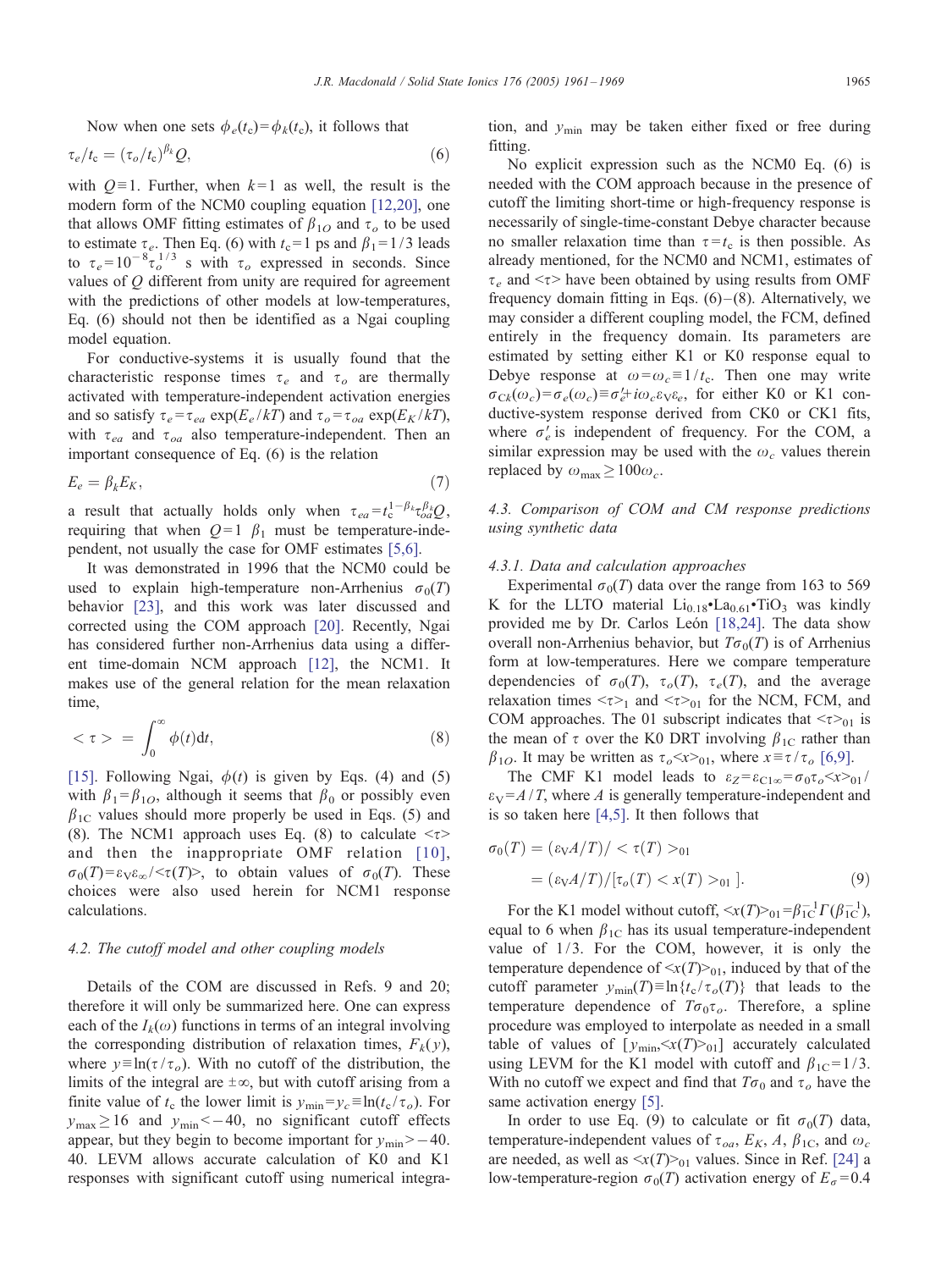<span id="page-5-0"></span>eV is quoted for the present material, we shall initially use it over the entire temperature range of interest for the Arrhenius  $E_K$  parameter in the above expression for  $\tau_o$ , along with  $\beta_{1C}$ = 1/3 and  $\omega_c$  = 10<sup>12</sup> r/s. Then, numerical experimentation using Eq. (9) was employed to find values of A and  $\tau_{oa}$  that led to response close to the LLTO  $\sigma_0(T)$  data. The resulting values:  $A = 100$  K and  $\tau_{oa} = 10^{-17}$  s were first used to generate synthetic data and then later employed for starting values in least-squares-fitting of the  $\sigma_0(T)$  experimental data.

We therefore start by generating virtually exact synthetic complex frequency response  $\sigma(\omega)$  data sets with  $\varepsilon_{D\infty} = 0$  for all temperatures of interest, using the K1 response model with  $\beta_1 = 1/3$  and 2/3 for both no cutoff (NCO) and COM situations. By setting  $\varepsilon_{D\infty}$  to zero, we ensure that the results apply for both OMF and CMF approaches, so they need not be separately distinguished. For  $\beta_1 = 1/3$ , the appropriate value for K0 response is  $\beta_0$ =2/3 [\[6\].](#page-8-0)

## 4.3.2. Relaxation-parameter temperature dependencies and COM and CM frequency behavior

Fig. 1 presents several different  $\tau_e(T)$  results for the  $\beta_1 = 1/3$  choice. Also shown is the  $\tau_o(T)$  response. The  $\tau_e(T)$  NCM0 K1 line was obtained using Eq. (6) with  $Q=1$ and  $\beta_k = 1/3$ . The  $\tau_e(T)$  COM and FCM lines were calculated as described in Section 4.2. The figure shows that  $\tau_e$  approaches  $t_c$  at high-temperatures for the COM results but not for the CM ones. For the COM, no measurable relaxation time can be smaller than  $t_c$ , and it is reasonable to expect that this requirement should apply to the CM results as well. Its failure to do so demonstrates the superiority of the COM over the CM approaches. As the temperature increases and  $\tau_o(T)$  approaches  $t_c$ , because of cutoff the overall response becomes dominated by Debye behavior with  $\tau_e(T)$  always greater than  $t_c$ , so COM response remains physically realistic. Similar COM and CM results are found for the  $\beta_1 = 2/3$  choice.

At low-temperatures where cutoff effects are negligible, Fig. 1 shows that the slopes of the COM and CM  $\tau_e$  lines



Fig. 1.  $\tau_x(T)$  response of various COM and CM K1 models with  $\beta_1 = 1/3$ . Here  $\tau_n = 1$  s.



Fig. 2. Dependencies of various normalized average (mean) relaxation times on  $10^3/T$ . These averages are normalized with  $t_c$ , the cutoff or coupling time, herein  $10^{-12}$  s. Those identified by  $xx = 00$  used the K0related NCM1 approach of Eq. (8).

are the same, satisfy Eq. (7), and thus involve activation energies of  $E_e = \beta_1 E_K \approx 2/15$ . It is clear, however, that lowtemperature Q values of 2.71 for the COM and 2.24 for the FCM are significantly larger than the  $Q=1$  of the NCM0 approach. We see from the figure that the COM  $\tau_e$  response is inconsistent with Eq. (6) for  $Q=1$  over the full temperature range, and this equation could only be saved by making  $Q$  temperature-dependent. It thus appears that Ngai's identification of  $E_e$  as the single-ion potential-barrier activation energy [\[12\]](#page-8-0) is unsupported.

Although estimated relaxation times are of primary interest in the comparison of the CM and COM approaches, it is also interesting to compare average relaxation times as well. Fig. 2 shows such results, ones where  $t_c$  is used for normalization. The top curve is that for the mean relaxation time of the COM K1 model and the second is the mean relaxation time used in the calculation of the COM response, that appearing in Eq. (9). These mean values are clearly different except in the high-temperature limit. The  $\langle \tau \rangle_{\text{NCO}}/t_c$ line is just  $6 \times 10^{12} \tau_o$  here, as follows from Eq. (9).

The two NCM1 averages were calculated using Eqs. (4) – (6) and (8) with  $Q=1$ . Unlike the other curves of Fig. 2, they involve temporal response only. The composite  $\langle \tau / t_{\rm c} \rangle_{\rm NCM1}$ quantity has been labeled with the 00 subscript here to emphasize that it involves stretched-exponential response that leads most appropriately to the K0 rather than to the K1 frequency response model. Further, it is evident that the present NCM1 results are appreciably closer over a wider temperature range to NCO response than are the COM ones; their high-temperature predictions are non-physical; and the larger  $\beta_0$  the closer they approach NCO ones at high-temperatures.

[Fig. 3](#page-6-0) compares  $M''(\omega)$  frequency response for NC0, FCM, and COM models for a low- and a high-temperature. For 275 K, it is evident that all three peak frequencies properly fall far below the  $log(\omega_c/\omega_n)$  FCM transition point, indicated by the vertical line designated  $\omega_c$ . For the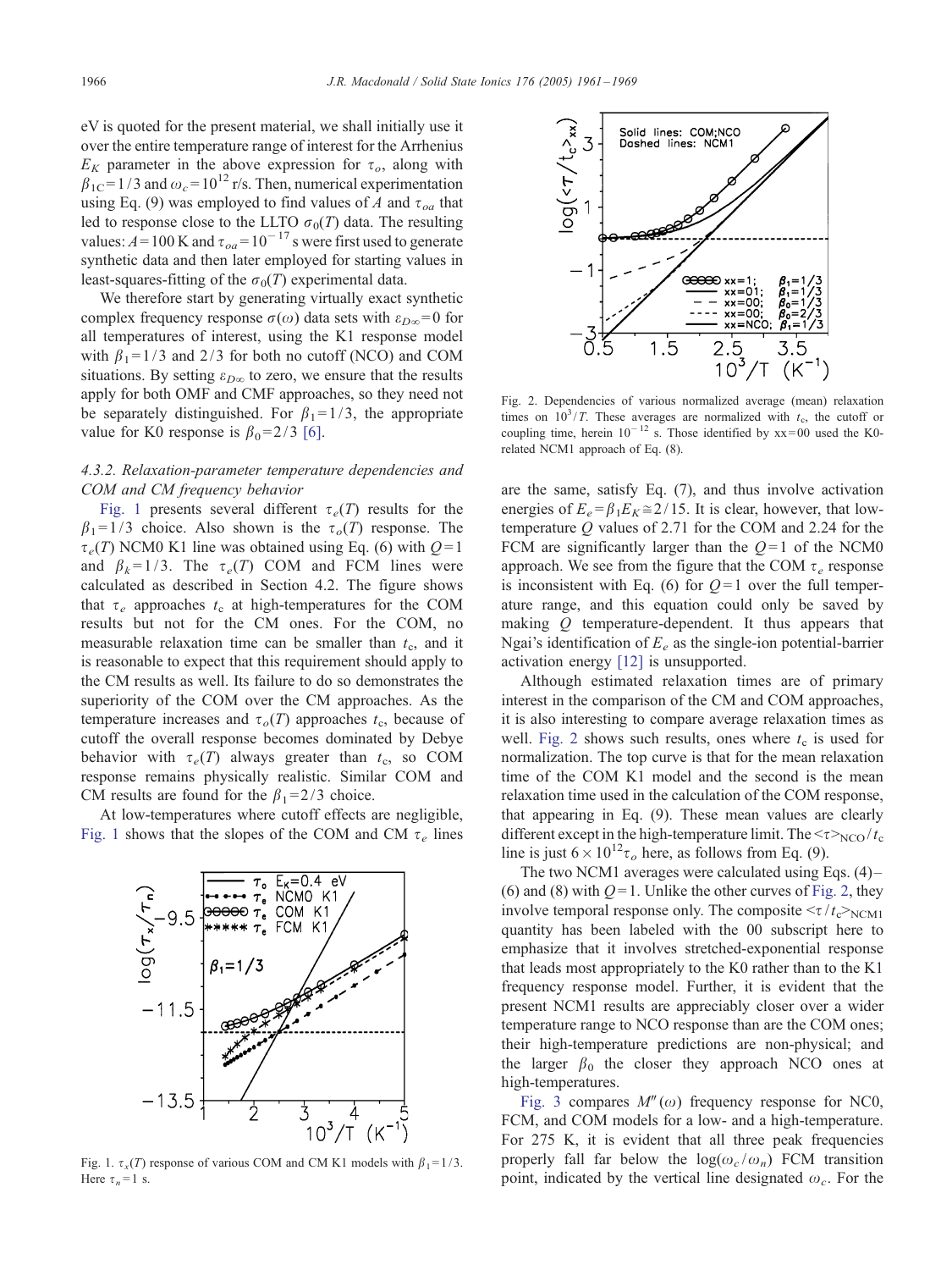<span id="page-6-0"></span>

Fig. 3. Log-log  $M''(\omega)$  response for two different temperatures using synthetic data consistent with the results of [Figs. 1 and 2.](#page-5-0) Here  $\omega_n = 1$  r/s. The arrow for the 275-K FCM curve indicates the transition point from K1 to Debye response, and that for the 650-K curve shows the FCM-curve peak position.

650 K curves, however, only the COM peak is below the transition, and the non-physical FCM and no cutoff ones occur beyond the transition.

## 4.3.3. Comparison of  $\sigma_0(T)$  COM and CM responses

Experimental  $\sigma_0(T)$  data sets for different materials often appear to involve regions with a low-temperature  $E_{\sigma}$  and a high-temperature part with a smaller activation energy,  $E_x$ , identified by Ngai as the NCM0  $E_e$  single-ion activation energy [\[12\].](#page-8-0) It has often been found that such  $\sigma_0(T)$  response can be fitted using the empirical Vogel –Fulcher –Tammann equation. In contrast, Ngai uses NCM1 analysis to fit yttriastabilized zirconia  $\sigma_0(T)$  data sets. Although good fits were obtained, various approximations were made, and the inherent problems of the NCM1 discussed in the present work suggest that this approach, as well as that of the NCM0, should be corrected or superceded.

In Fig. 4, NCM1 predictions are compared to those of the COM and no cutoff ones, all calculated with the parameters used in the previous figures. Differences between the COM



Fig. 4. Conductivity data and simulated rough-fit  $\sigma_0(T)$  results calculated for various response models with  $E<sub>\sigma</sub> = 0.4$  eV. The two shorter-dash lines show extrapolated Arrhenius fits of the high-temperature NCM1 predictions. Here  $\sigma_n = 1$  S/cm.

response and the two NCM1 ones arise here entirely from the differences between the cutoff and coupling approaches. Note that the three or four highest-temperature  $\beta_0 = 1/3$  and 2/3 NCM1 points lie on lines with  $E_x$  values of about 0.06 and 0.18 eV, respectively, much smaller than the  $E_{\sigma}$  = 0.4 eV of the Arrhenius-response low-temperature data and not close to the Debye  $E_e = 2/15$  and  $4/15$  eV values following from the NCM0 Eq. (7). There thus seems no reason to identify  $E_x$  as a single-ion activation energy although an estimate of about 0.17 eV was so identified in Refs. [\[18\]](#page-8-0) and [\[24\]](#page-8-0) using a serial-model NCL interpretation. See also a detailed discussion of the situation in Ref. [\[19\].](#page-8-0)

# 4.4. Nonlinear-least-squares fitting of experimental  $\sigma_0(T)$ LLTO data

It is of especial interest to see how well the COM and CM models can fit the  $\sigma_0(T)$  data using  $t_c = 10^{-12}$  s. To do so, a temporary module was added to LEVM that allowed nonlinear-least-squares fittings of  $\sigma_0(T)$  data to Eq. (9) with appropriate choices for  $\langle x \rangle$ . For a given temperatureindependent value of  $\beta_1$ , the fit parameters are then A,  $\tau_{oa}$ , and  $E_K$ . We shall take  $E_K$  either fixed at 0.4 eV or directly determined.

Since a K1 COM interpolation table was available for  $\beta_1 = 1/3$ , this value was used. For the choice  $\langle \tau \rangle = \langle \tau \rangle_{00}$ , the present fitting equation could also be employed for the K0 COM model. To do so, an interpolation table for  $\beta_0$ = 2/3 was constructed. Finally, Eq. (8) may be used for NCM1 responses with fixed or free  $\beta_0$  values, as in the results presented in [Fig. 2.](#page-5-0)

Various fitting results are presented in Fig. 5. Because there were appreciable irregularities in the lowest-temper-



Fig. 5. Conductivity data and nonlinear-least-squares fitting results for various response models with the  $E<sub>K</sub>$  activation energy either taken fixed at 0.4 eV or taken as a free fitting parameter. Open-circle points are indistinguishable here for the K1 and K0 cutoff fits and for the NCM1 coupling one. Results of a high-temperature extrapolation of the open-circle fits obtained with  $E<sub>K</sub>$  taken free are shown by the open-square points. The long-dash line is an Arrhenius fit of the five highest-temperature opensquare points.  $\beta_k$  values are discussed in the text.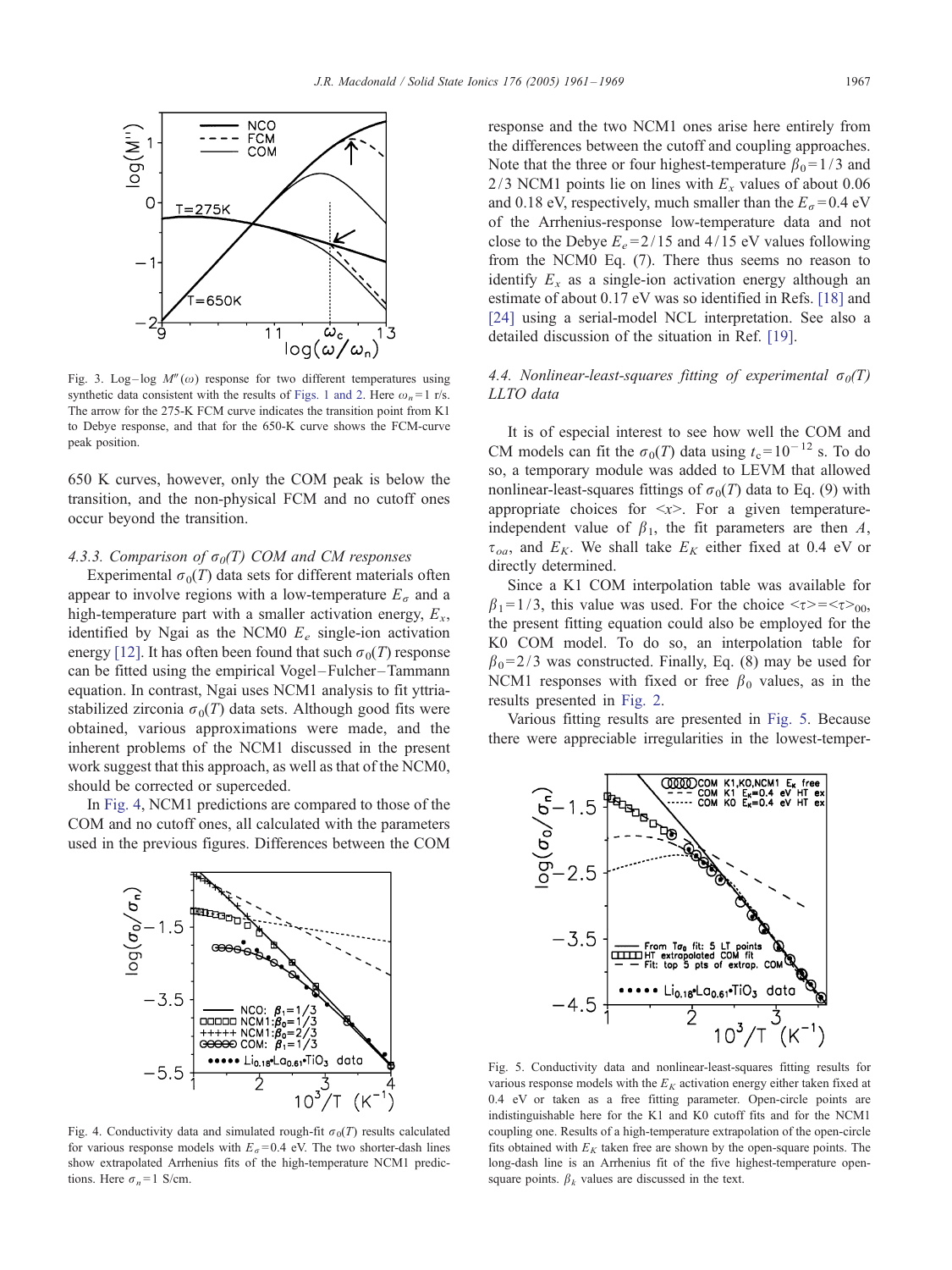ature part of the LLTO data, some lower temperature points are omitted and the present fitting used 18 points of the original data, extending from 256 to 569 K. Nonlinear-leastsquares fitting of the five remaining lowest-temperature points led to the NCO line of the figure. For  $T\sigma_0(T)$  fitting, a value of  $E_{\sigma} \approx 0.347$  eV was found, appreciably smaller than the 0.4 eV used earlier herein and in Refs. [\[18\]](#page-8-0) and [\[24\].](#page-8-0)

The two shorter-dash lines in [Fig. 5](#page-6-0) are for  $E_K$  held fixed at 0.4 eV. For the K1  $\beta_1$ = 1/3 COM situation the fit led to  $A = 144$  K and to  $\tau_{oa} = 1.39 \times 10^{-17}$  s, not substantially different from the values used in [Fig. 1.](#page-5-0) The K0  $\beta_0$ = 2/3 COM fit led, however, to A=37.7 K and to  $\tau_{oa} = 2.27 \times 10^{-17}$  s. These fit results were extrapolated to higher temperatures as shown, and the decreases in  $\sigma_0(T)$  arise because  $T\sigma_0(T)$  approaches saturation for these particular fits.

When  $E_K$  was taken free to vary, K1, K0, and NCM1 fits led to estimates of 0.349, 0.334, and 0.333 eV, respectively, all with  $S_F$  values between 0.053 and 0.057, far better than the values of more than 0.16 for  $E_K$  held fixed. Here  $S_F$  is the relative standard deviation of a fit.

The virtual identity of the low-temperature  $E_{\sigma}$  estimate and that for the K1 model  $E_K$  one shows the consistency of the present fitting approach. It is interesting that the fit points for the three models were too close to each other to be resolved on a log scale, so the open circles in [Fig. 5](#page-6-0) represent all three fits. The NCM1 activation energy 0.333 eV was the same for both the  $\beta_0 = 2/3$  and 1/3 choices, and leaving  $\beta_0$  free to vary did not improve the fit. Further, the replacement of  $A/T$  by a temperature-independent free variable led to a comparable NCM1 fit with  $E_K \approx 0.309$  eV, but the results of CMF frequency response analysis of other data [\[5\]](#page-8-0) are fully consistent with the  $A/T$  dependence of Eq. (9).

Estimates of the A (K) and  $\tau_{oa}$  (s) parameter values were 886,  $6.39 \times 10^{-16}$ ; 144,  $9.46 \times 10^{-16}$ ; 15.3,  $1.04 \times 10^{-16}$ ; and 35.6,  $5.46 \times 10^{-17}$  for COM K1 1/3, COM K0 2/3, NCM1 K0 2/3, and NCM1 K0 1/3, respectively. Although the most appropriate model is not determined by the nearly identical fits since  $\sigma_0(T)$  estimation is historically insensitive to the type of fitting model used, the COM K1  $\beta_1=1/3$ parameter values are most plausible, yielding a reasonable estimate of  $\varepsilon_{\text{Cl}\infty} \approx 5.9$  at  $T = 150$  K. In contrast, the largest K0 estimate of A, 144 K, led to  $\varepsilon_{\text{Cl}\infty} \approx 0.96$ .

The open-square points in the figure are extrapolations of all the variable- $E_K$  open-circle fits. Values of  $E_x$  found from fitting only the five highest-temperature values were 0.222 eV for a  $T\sigma_0(T)$  fit and 0.148 eV from  $\sigma_0(T)$  fitting. These and the earlier results presented herein show clearly that  $E_x \neq E_e$  for the present  $\sigma_0(T)$  experimental estimates, and since the present value of  $E_x$  is independent of  $\beta$  values, it is impossible for Eq. (7) to hold for  $k=0$  or 1 for the present data. Although the present results show that the cutoff and coupling models can lead to results with  $E_x \leq E_K$  and  $E_x \le E_\sigma$ , insufficient very-high-frequency experimental data are available to prove unequivocally that the present type of non-Arrhenius response is indeed a consequence of cutoff or coupling effects.

#### 5. Summary and conclusions

The two different frequency response models of dispersion in conducting systems, the K0 and K1, are compared. The K0 model follows directly from stretchedexponential temporal response, and K1 response stems indirectly from that of the K0. Rejection of earlier criticisms of the original modulus formalism approach, one that involves the K1, is rebutted, and the subsequently developed corrected modulus formalism should always replace it. This model involves both the K1 and a separate free parameter to account for the ubiquitous bulk dielectric constant,  $\varepsilon_{D\infty}$ , assumed to be non-dispersive. It has been found to fit a wide variety of ion-conducting, homogeneous glasses and single crystals with its estimated fractional parameter  $\beta_1$  always very close to 1/3 and independent of both temperature and ion concentration over significant ranges. Such experimental universality has been very recently justified by two quite different theoretical approaches that both show that the only allowed value of  $\beta_1$  for such materials is 1/3 [\[25,26\].](#page-8-0) These results are particularly important because K1 response follows from both macroscopic and microscopic physical analyses.

In addition to the K1 sometimes being an important component of nearly-constant-loss explained by a macroscopic effective-medium composite model, the K1 or K0 may play important roles in the Ngai coupling model and in its alternate, the cutoff model. It is suggested herein that the temporally defined Ngai coupling model should more properly be related to the K0 rather than to the original modulus formalism version of the K1 or even to its corrected modulus formalism version. But the results of comparing K1-cutoff-model temperature-response predictions for the high-frequency and short-time relaxation quantity  $\tau_e$  of Eq. (4) with those for the various K1 and K0 coupling models show that the high-temperature response of the latter quantities is implausible while that of the former is fully consistent with the transition to Debye response at high frequencies or short times. Therefore, the physically realistic cutoff model should be used in place of the coupling models.

Finally, the results of approximate and least-squares fits of the various models to experimental  $\sigma_0(T)$  data show that K1 and K0 cutoff models, as well as the NCM1 coupling one, fit the data excellently when the activation energy is treated as a free variable of the fit. This confirms the usual result that when electrode effects are properly accounted for, estimates of  $\sigma_0(T)$  from experimental data are nearly independent of the frequency response model used for such estimation. The cutoff model is, however, clearly more appropriate than the coupling one for data fitting over a wide range of frequencies and leads to non-Arrhenius